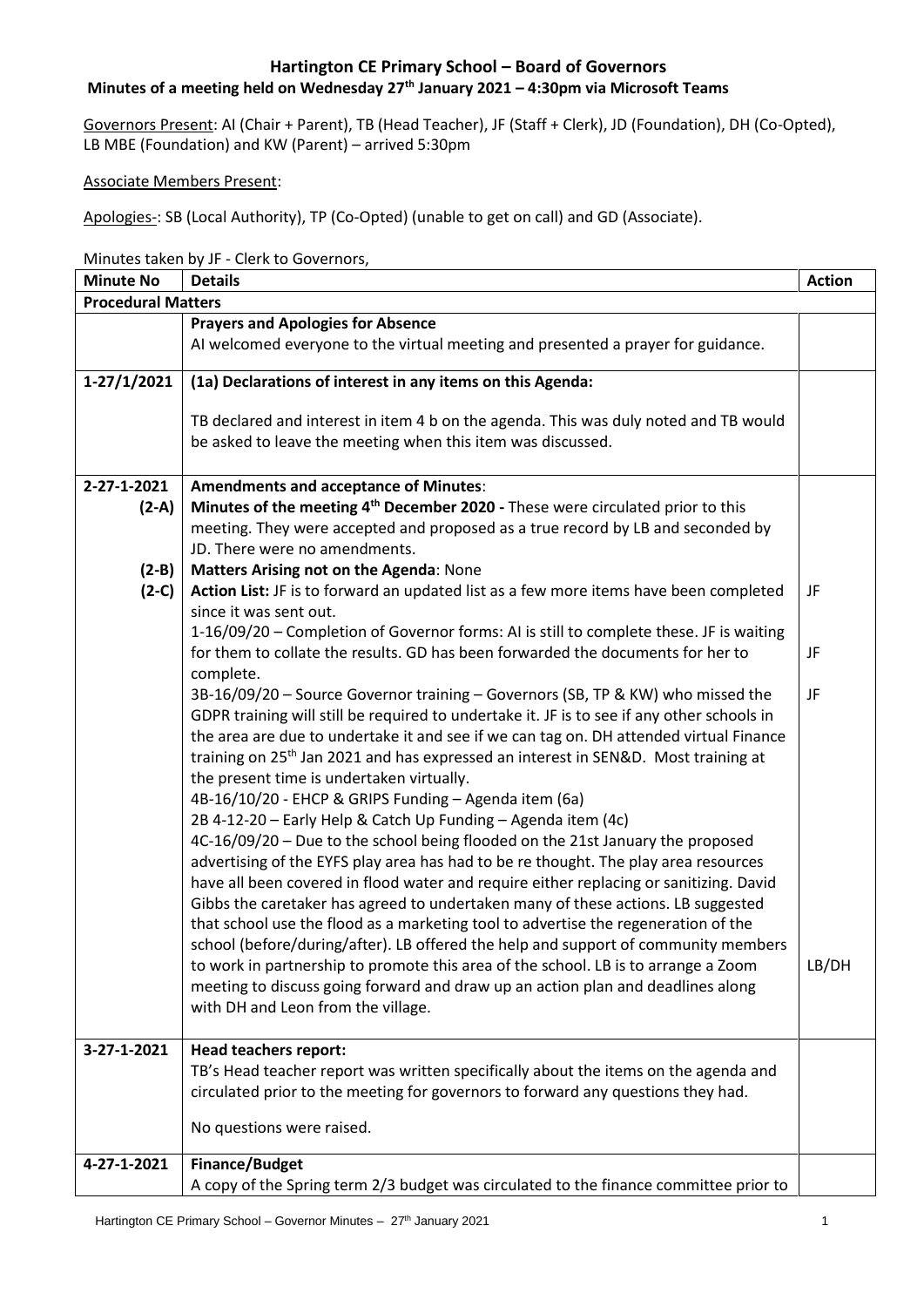the meeting. The budget for this year has predicted and over spend on staff wages due to two pupils who require full time one to one support. One is in receipt of GRIPS (Graduated Response for Individual Pupils) funding of £8,600, which runs out in January 2021, to support them in the development of communication and language, social and emotional skills. This funding only allows support from a TA for 3hrs per day. The additional cost is coming from the school budget as the pupils are requiring full time 1-1- support to enable them to access a bespoke curriculum. Therefore, this has contributed to an over spend of TA hours during the autumn term. It is hoped that some of this cost will be clawed back on the re application of GRIPS/EHCP funding which will be back dated. The EHCP & GRIPS funding are both supplemented with an additional £6,000 per pupil from the school budget. GRIPS funding is a fund that can be applied for by schools to support pupils for a designated period of time but the expectation being is that the support for the pupil will decrease so the GRIPS funding allocation will eventually cease. The maximum allocation is £12,000, anything above this has to go to an additional panel from the LA. At present it is felt that the pupil who is in receipt of GRIPS funding now needs to be put forward for an EHCP. MW and members from the Multi Agency team have supported the proposal made by the school regarding the application of an EHCP for the pupil on GRIPS. A multi-agency meeting is planned with agencies to discuss this further (2-2-21). The other pupil with an EHCP (Education Health Care Plan) has an entitlement of a level 4 fully funded EHCP providing £9,425, running from September 2020 to July 2021. This child is also due a Multi-Agency meeting on the 2-3-21. The school has a new SEND officer (Matthew Wright) following the resignation of the previous SEND officer Dianne Harrison who have supported us with GRIPS applications in the past. The lead SEND officer Cathie Keeley has also resigned and replaced by Amanda Douglas. As a small school we are still not eligible for Small Schools Contingency Funding due to the carry forward. The school will go into the red in 2022/23. TP raised questions about the Budget via an email, which were due to be answered at the meeting. Unfortunately, TP was unable to get onto the virtual meeting therefore the questions were answered in a reply. Please see below, questions in black answers in red: *The income of £9066.00 Internal costs under spend of £14,383.00 A surplus of £54,653.00 which is £14,635.00 higher than our budgeted estimated surplus for this moment. This amount you have identified as an underspend has been of set against staff costs. My concern - All good news!! - BUT please confirm that we will be able to carry this surplus fund to future years with no risk of it being claimed back by DCC. Although this question is not applicable now, we are able to carry surplus forward. One other matter. The ring fenced funding of £3481.00 to be spent by August 2021? Have we got a plan/ requirement to spend this by August please share if we have.*

*Please note under heading - Property Repairs/MIC (317010) it states that £4818 has been taken from the current budget. This is the cost of the Vegetable Plot and Reflective area seating. It then referred to it being transferred to option 1 when in fact it should have come from the Devolved Formula Capital. This has since been rectified and all relevant information has been signed off and emails saved. This means that the Devolved Formula Capital fund stands at £7057 not £11875. So the ring fenced £3481 to be spent by August 2021 has already been spent.*

AI suggested a separate meeting be arranged with the finance committee to discuss the budget. This has been arranged for 3-3-21 at 4:30 via Teams (AI, JD, TP,TB & JF)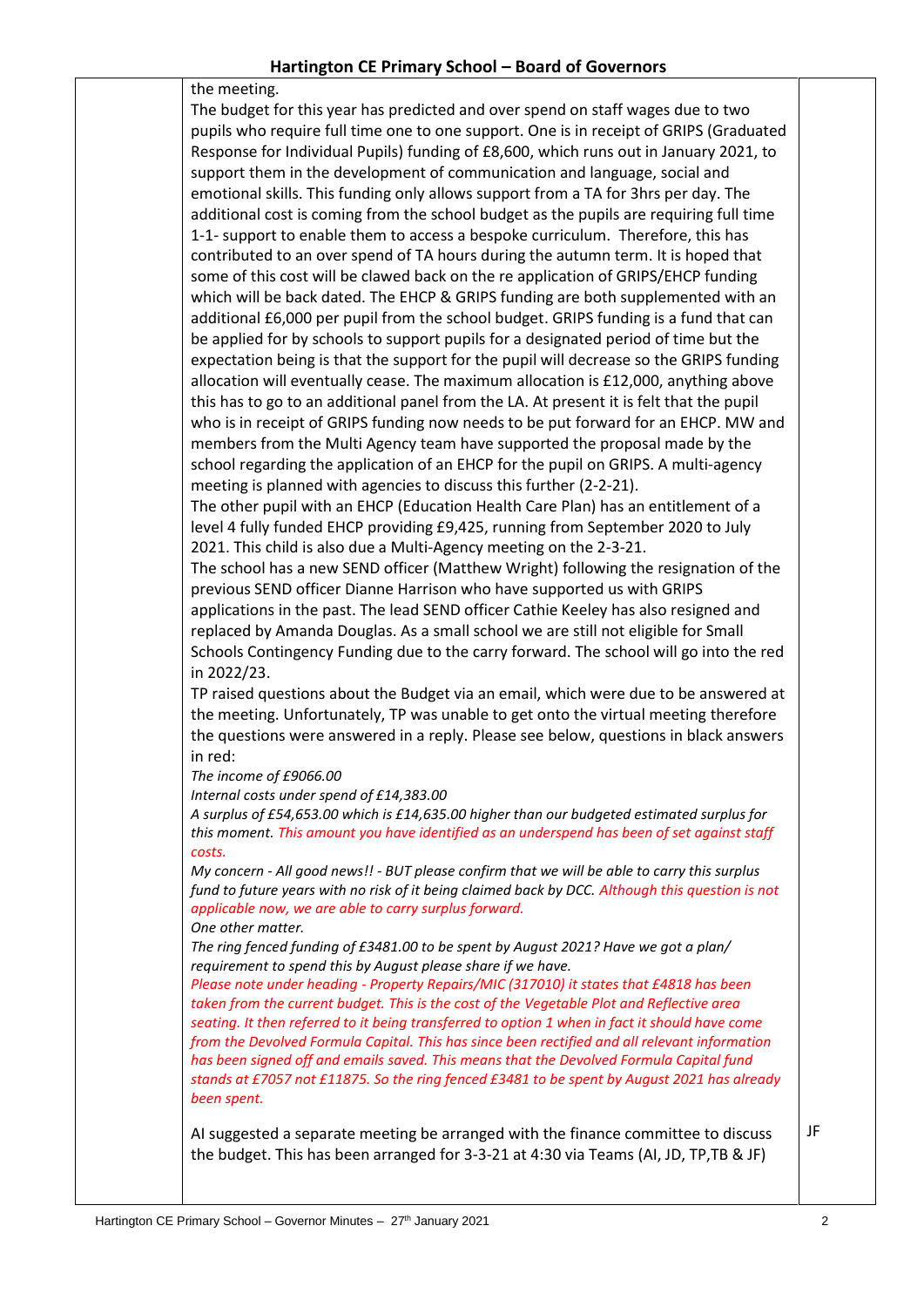|             | Hartington CE Primary School - Board of Governors                                                                                                                             |    |
|-------------|-------------------------------------------------------------------------------------------------------------------------------------------------------------------------------|----|
| 4-27-1-2021 | Finance/Budget (cont.)                                                                                                                                                        |    |
| (4B)        | $HTPM - TB$ left the meeting                                                                                                                                                  |    |
|             | HTPM - TB undertook her Head Teachers Performance Review on 3-12-2020 in the                                                                                                  |    |
|             | presence of AI, JD and PH - Link advisor via Microsoft Teams - AI reported that TB had                                                                                        |    |
|             | met her targets for 2019/20 and that new objectives had been set (in line with the                                                                                            |    |
|             | SIP) for 2020/21.                                                                                                                                                             |    |
|             | AI read out TB's 3 objectives from last year's HTPM                                                                                                                           |    |
|             | Obj 1: Review the curriculum and work collaboratively with teaching staff through the<br>process of curriculum planning, ensuring that progression of knowledge is maintained |    |
|             | and that all stakeholders can discuss the intent, implementation and impact of the<br>curriculum.                                                                             |    |
|             | Due to the Covid pandemic the focus turned to the Rainbow curriculum (recovery)                                                                                               |    |
|             | and 'catch up education' due to the government placing an expectation on schools to                                                                                           |    |
|             | make sure pupils caught up on missed teaching during the lock down.                                                                                                           |    |
|             | Obj 2: Develop robust enrichment and community activities linked to the curriculum,                                                                                           |    |
|             | so that pupils access a stimulating and varied curriculum.                                                                                                                    |    |
|             | Community activities were undertaken in an imaginative way during the pandemic                                                                                                |    |
|             | and pupils took part in a virtual Macmillan Coffee morning, wrote letters to members                                                                                          |    |
|             | of the community, created exercises for elderly members etc with support from LB.                                                                                             |    |
|             | Obj 3: Build on current networking opportunities and develop clear links with other                                                                                           |    |
|             | establishments, including all members of staff, so that all develop their leadership                                                                                          |    |
|             | opportunities and skills and are supported in their roles.                                                                                                                    |    |
|             | Work on this objective was started with some networking with cluster schools but the                                                                                          |    |
|             | onset of Covid stopped this. TB has remained in contact with other local schools<br>during this period for support and offering support.                                      |    |
|             |                                                                                                                                                                               |    |
|             | AI stated that they felt that TB had met all her objectives for 2019/2020 and proposed                                                                                        | JF |
|             | that she progress from LSP 12 to LSP 13, back dated to September 2020. JF is to                                                                                               |    |
|             | submit the adjustment form to Shared Services with a copy of the appropriate minute                                                                                           |    |
|             | number and paragraph. This review was carried out in accordance with statutory                                                                                                |    |
|             | requirements. AI proposed the pay progression and JD seconded it. The rest of the                                                                                             |    |
|             | FGB were in unanimous agreement.                                                                                                                                              |    |
|             | Al then read out TB's new objectives for the academic year 2020/2021                                                                                                          |    |
|             | Obj 1: To ensure the funding received under the government's 'catch up' (the Rainbow                                                                                          |    |
|             | Curriculum) scheme is used effectively to improve outcomes for all pupils, including                                                                                          |    |
|             | those identified as being adversely affected by the covid-19 pandemic (dependant on                                                                                           |    |
|             | ability and attendance).                                                                                                                                                      |    |
|             | As stated above there is a great expectation on schools for all pupils to catch up on                                                                                         |    |
|             | learning prior to lockdown due to Covid. This can be adversely effected by attendance                                                                                         |    |
|             | and the pupil's ability to access home schooling.                                                                                                                             |    |
|             | Obj 2: To carry out a whole-school review of reading provision, with a particular focus<br>on KS1 and lower KS2 comprehension, making the required changes to resources,      |    |
|             | teaching and learning strategies and monitoring the impact of said changes.                                                                                                   |    |
|             | Obj 3: To look at the impact and intention of the current curriculum to ensure that                                                                                           |    |
|             | pupils access an exciting and stimulating curriculum whilst ensuring that learning is                                                                                         |    |
|             | layered and 'sticky'.                                                                                                                                                         |    |
|             | LB asked what was meant by 'layered and sticky'? AI stated that 'layered' meant                                                                                               |    |
|             | differentiated learning and 'sticky' meant knowledge being retained. This would be                                                                                            |    |
|             | monitored via ongoing monitoring and assessment.                                                                                                                              |    |
|             | TB re-joined the meeting                                                                                                                                                      |    |
| (4C)        | Early Help Offer & Catch up funding:                                                                                                                                          |    |
|             | The Early Help Offer of approximately £595 was used to purchase the services of the                                                                                           |    |
|             | Nurture Group, who were scheduled to return this term with 12 sessions, but have                                                                                              |    |
|             | been put on hold again due to the current National lock down. Due to sessions being                                                                                           |    |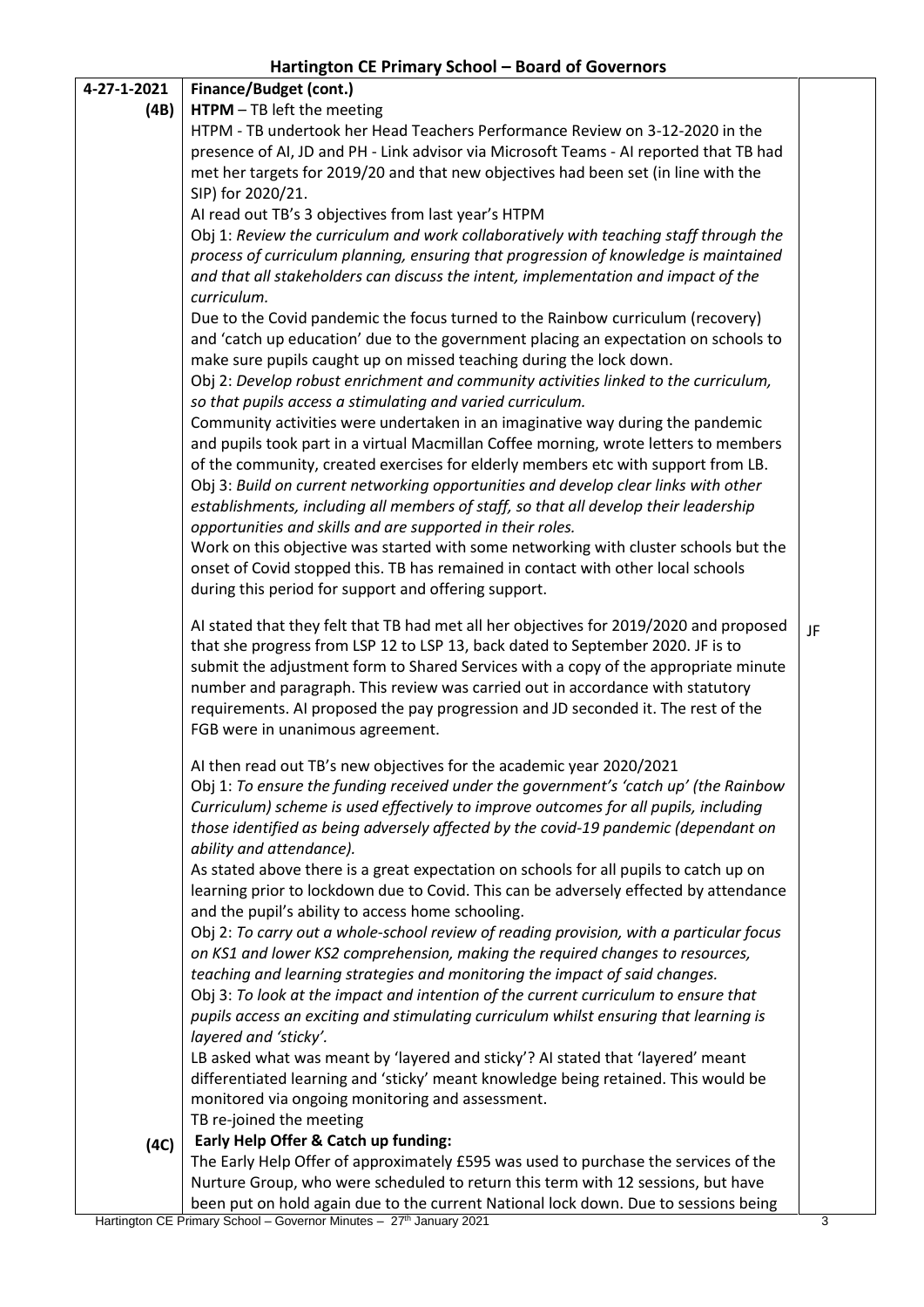|                     | carried over from the last academic year they had agreed to provide some whole day<br>sessions, which will now take place in the summer term (Covid permitting). The LA<br>have now stated that the Nurture group could attend the school under government<br>covid guidelines but TB has decided, in an attempt to keep staff and pupils safe, that<br>she would not let them visit the school due to the current lock down. It was felt that<br>the pupils attending school, during the present lock down, appeared happy and<br>accessing friendship groups. Staff have undertaken training in the Positive Support<br>Programme and 4 pupils are accessing it at the present time and individual targets<br>have been made and bespoke activities delivered. It was felt that the children who are<br>being home schooled will benefit more from the Nurture sessions being delivered in<br>the summer term when hopefully they will be back in school. AI thought this was a<br>good idea to support families when transition back into school. Three out of the four<br>families are accessing the learning platform.<br>The Catch Up funding is an allocation of £80 per pupil (£1280), given by the<br>government, across the country. This money is to be spent on each child supporting<br>the development of key skills and to close the gap in the learning due to the closure of<br>schools. This money was not allocated at the beginning of the autumn term, when<br>they returned following the summer vacation and first lockdown. Teaching staff<br>wanted to assess children's emotional, social and mental well-being as well as their<br>ability to access the curriculum. It was important to see how children settled back into<br>an amended routine within the school, their interactions with each other and their<br>resilience through individual assessment. During the autumn term it was noted by the<br>LA that some Derbyshire schools (including Hartington) had not yet committed the<br>Catch Up Funding allocation. TB following discussions with the schools Link and Senior<br>Link Advisors they agreed with the decision to defer this allocation. TB explained how<br>the funding would be spent during the spring and summer terms. She also explained<br>that some of the funding had been allocated to the delivery of the Positive Support<br>Programme during the autumn term. TB has attended Anxiety training as this is an<br>area which is presenting itself as a barrier to learning for some pupils. This has been<br>identified during the autumn term by staff and is due to be cascaded to staff in order<br>to help them identify key indicators and put in place appropriate actions. One<br>member of staff is also to undertake ELSA (Emotional Literacy Support Assistant)<br>training to enable them to support the emotional needs of pupils. This is an<br>accredited course for the staff member and the school. Some pupils are failing to<br>make the desired progress and it is felt that this training is relevant to many of our<br>pupils and will underpin the children's ability to learn.<br>TB is to produce an Action Plan of how the Catch Up funding has been allocated<br>among pupils for the web site. This is a mandatory document and is almost<br>completed.<br>LB asked how the £80 per child was different from the Early Help Offer. TB stated that<br>any child was eligible for the Early Help funding, while the Catch Up funding was for<br>mental, emotional and social well-being and for targeted support within the<br>curriculum. LB then asked if there was a deadline for spending the allocation. TB<br>stated that it would have to be spent by the end of the academic year but that the<br>funding was already committed.<br>KW joined the meeting at 5:30pm | TB<br>TB |
|---------------------|--------------------------------------------------------------------------------------------------------------------------------------------------------------------------------------------------------------------------------------------------------------------------------------------------------------------------------------------------------------------------------------------------------------------------------------------------------------------------------------------------------------------------------------------------------------------------------------------------------------------------------------------------------------------------------------------------------------------------------------------------------------------------------------------------------------------------------------------------------------------------------------------------------------------------------------------------------------------------------------------------------------------------------------------------------------------------------------------------------------------------------------------------------------------------------------------------------------------------------------------------------------------------------------------------------------------------------------------------------------------------------------------------------------------------------------------------------------------------------------------------------------------------------------------------------------------------------------------------------------------------------------------------------------------------------------------------------------------------------------------------------------------------------------------------------------------------------------------------------------------------------------------------------------------------------------------------------------------------------------------------------------------------------------------------------------------------------------------------------------------------------------------------------------------------------------------------------------------------------------------------------------------------------------------------------------------------------------------------------------------------------------------------------------------------------------------------------------------------------------------------------------------------------------------------------------------------------------------------------------------------------------------------------------------------------------------------------------------------------------------------------------------------------------------------------------------------------------------------------------------------------------------------------------------------------------------------------------------------------------------------------------------------------------------------------------------------------------------------------------------------------------------------------------------------------------------------------------------------------------------------------------------------------------------------------------------------------------------------------------------------------------------------------------------------------------------------------------------------------------------------------------------------------------------------------------------------------------------------------------------------------------------------------------------------------------------------------------------------------------------------------------------------------------------------------------------------------------------------------------------|----------|
| 5-27-1-2021<br>(5A) | <b>Curriculum</b><br>A report, compiled by LJ, was forwarded to governors prior to the meeting. The<br>learning platform (Google Classroom) is up and running and seems popular with<br>parents and pupils. Parents seem to like it more than accessing the web site during<br>the first lock down. Lessons/activities/links/power points etc can all be added prior to<br>the day and activated on the designated day. TB, Mrs Jones and Mrs McGuinness each<br>have a class-room within the learning platform where they can set home schooling for                                                                                                                                                                                                                                                                                                                                                                                                                                                                                                                                                                                                                                                                                                                                                                                                                                                                                                                                                                                                                                                                                                                                                                                                                                                                                                                                                                                                                                                                                                                                                                                                                                                                                                                                                                                                                                                                                                                                                                                                                                                                                                                                                                                                                                                                                                                                                                                                                                                                                                                                                                                                                                                                                                                                                                                                                                                                                                                                                                                                                                                                                                                                                                                                                                                                                                              |          |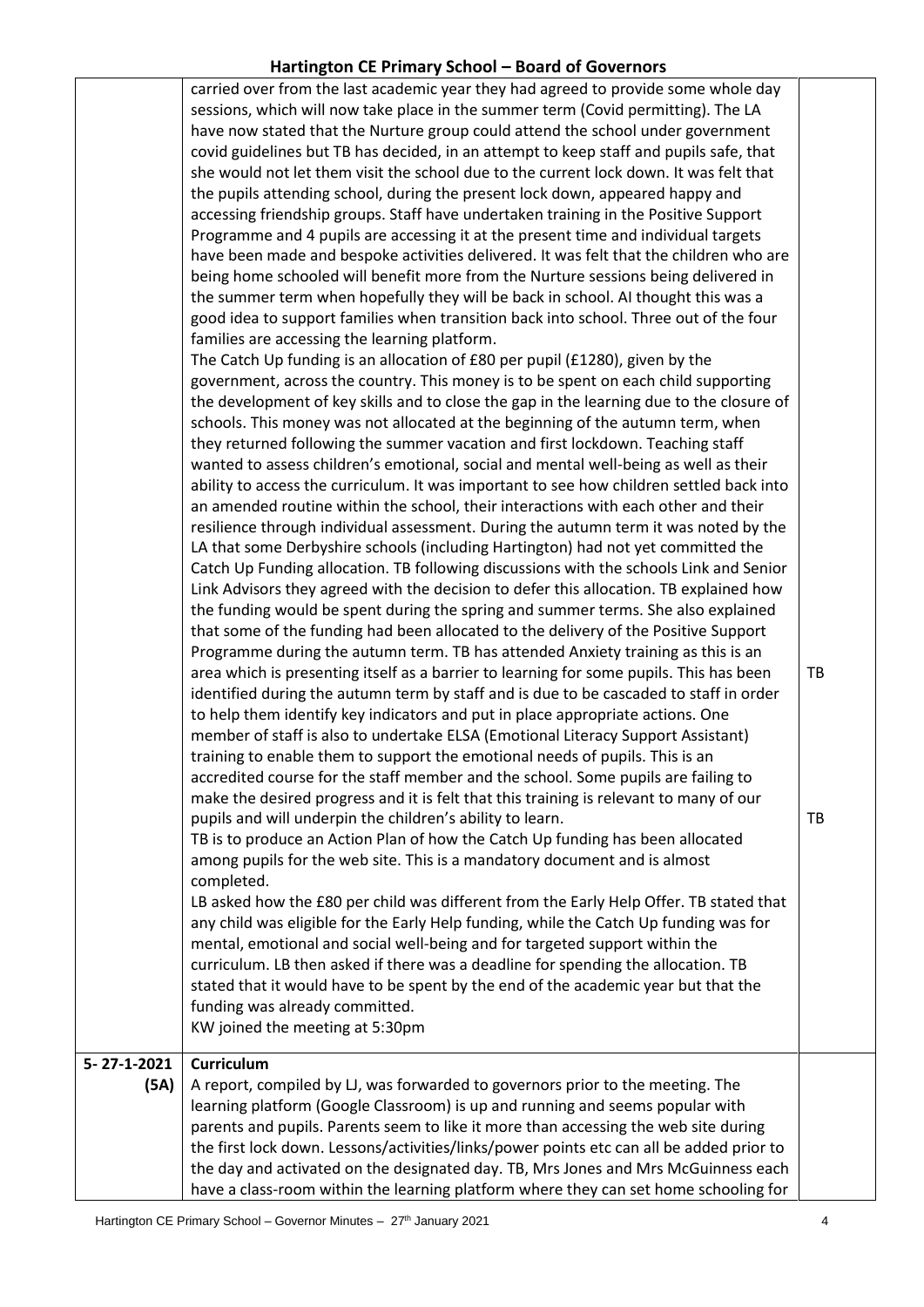their pupils to access. Pupils can message staff through the platform, upload completed work and print documents. The platform proved very helpful and effective during the school closure due to the flood. All families except two have accessed the learning platform. However children from one of these attend school as they are a key worker children. Unfortunately, though they didn't access the platform during the period when the school was closed due to flood damage. The other family have stated explicitly in a questionnaire and email at the beginning of the lock down that they would not access any school learning and would compile their own timetable of activities and tasks for their children to access. TB email's or rings the family weekly and has offered paper copies of work but they have declined through the failure of confirming with the school of their intention to collect. This family's details have been forwarded to the government regarding the eligibility for extra mobile data following a request regarding this scheme being emailed out to parents/carers. One EYFS child is working from home but accessing paper copies that are delivered every week and joining in some of the collaborative home/school activities, including power points and online 'Jump Start Johnny' sessions. Parents and children will be formally canvassed for their feedback, like and dislikes of the learning platform, but at present the school is requesting verbal feedback only to enable the learning platform to be tweaked.

A document regarding the Remote Education for self-isolating pupils was uploaded onto the web site by the deadline of 25<sup>th</sup> January. School has sent a remote home learning agreement in October and has also informed them via email of the updated government guidelines published during the lock down commencing on 5-1-21, regarding the allocation of time to be spent by children at home in lessons during home school learning.

**(5-B)** At present staff within the school haven't delivered any live lessons due to safeguarding issues individual members of staff have made regarding the feeling of being vulnerable during the session. TB suggested with staff that a possible solution to this could be that during a live session an additional member of staff would be present. However this is not a sustainable solution in a small school with limited staff. Also the pupil accessing the sessions would require an adult with them. TB stated that there was no documentation that stated live lessons, delivered by school staff, had to be undertaken and at present the staff didn't feel happy to do this. Another suggestion was that videos of staff teaching could be recorded and uploaded. Prerecorded live sessions from the internet eg: BBC bitesize are excellent alternatives. Live PE sessions have been accessed by pupils on the platform and in school, also MT has delivered a story time session to class 1. A google classroom agreement to provide permission from parents to allow children to see each other on the platform has been sought but the school is still awaiting confirmation from three families.

**(5C)** AI - as a parent, stated that she felt the learning platform was much easier to access than the web site. Also pupils, coming back to school after the flood, commented on how easy it was to find the day's tasks and activities. AI requested for more interactive activities to be available as it enabled her to set her child working for a period of time while she completed her own work load. AI then asked how we engaged with pupils not accessing the platform. TB informed how we had applied for additional data from families who had requested it and that we had been allocated one lap top by the government for home learning (school only entitled to one device). The question of loaning the school Ipads has raised numerous GDPR issues as they are all linked to one I-cloud account. They will require new accounts setting up and the joint one deleting, subsequently then all Apps will require downloading individually, at a cost. A list of apps that parents could download onto their personal Ipads is to be drafted and sent out with the possible costs. Paper copies are also available on request.

AI stated that secondary schools were under obligation to deliver live lessons and that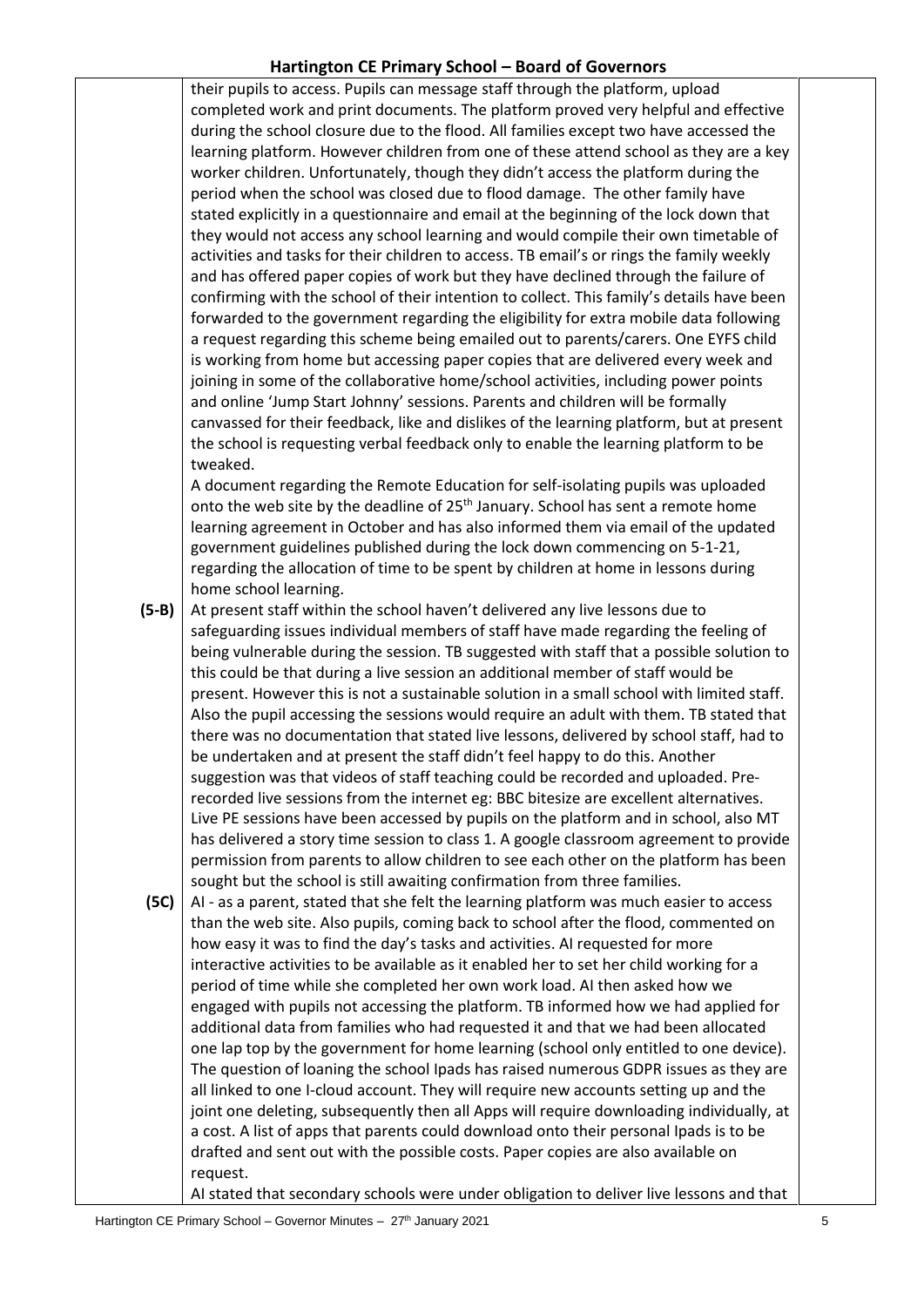|                             | primary schools should also undertake them. TB affirmed that she felt live lessons<br>raised many issues. Mrs Jones had voiced concerns that parents would be able to view<br>other pupils in school during the teaching and that issues had been raised about<br>parents secretly videoing the sessions and uploading to social media. Due to the<br>majority of pupils attending school the lock down it was felt that live lessons were not<br>a priority. Al maintained that she still felt we should undertake a few live lessons. KW<br>expressed a wish for whole group sessions to help them interact. JF declared that<br>these had already taken place, but not during the flood closure due to staff being busy<br>getting the school sorted for re-opening.<br>TB said that they were planning to celebrate home schooling and undertake a whole<br>school worship to introduce a new reward system at the end of this term.<br>Gavin Williamson the Education secretary has given Ofsted the power to monitor the<br>home learning provision during lock down and schools will now be inspected on their<br>home learning.                                                                                                                                   | TB    |
|-----------------------------|---------------------------------------------------------------------------------------------------------------------------------------------------------------------------------------------------------------------------------------------------------------------------------------------------------------------------------------------------------------------------------------------------------------------------------------------------------------------------------------------------------------------------------------------------------------------------------------------------------------------------------------------------------------------------------------------------------------------------------------------------------------------------------------------------------------------------------------------------------------------------------------------------------------------------------------------------------------------------------------------------------------------------------------------------------------------------------------------------------------------------------------------------------------------------------------------------------------------------------------------------------------------------|-------|
| 6-27-1-2021<br>(6A)<br>(6B) | SEND - see minute no 4<br>Two multi agency meetings are planned for at the start of spring term 2 via Microsoft<br>teams. One is for a child with an EHCP and the other for a child with GRIPS funding.<br>Following consultation with facilitator's involved with the GRIPS child it has been<br>agreed to apply for an EHCP to support them as they are well behind their peers in<br>language development and social interaction. Grips funding is to be applied for in the<br>interim period.<br>See above - Minute No: 4                                                                                                                                                                                                                                                                                                                                                                                                                                                                                                                                                                                                                                                                                                                                             | TB/JF |
| 7-27-1-2021                 | <b>Policies</b><br>Policies have been sent out to the FGB over the period between 4th Dec and 27th<br>January for approval. This included: *Education Child Protection/Safeguarding<br>template policy (addendum December 2020); *Model Child protection & Safeguarding<br>policy for schools V11 2020/21; *Child protection record keeping guidance for schools<br>(including: transfer, storage & retention); *Coronavirus Risk Assessment V7 + revised<br>notes for Covid-19 schools full opening RA Jan 2021 V7; *Online Safety Policy for<br>schools/education settings; *Remote learning policy V1. All policies were approved via<br>email during that time and re-affirmed during the FGB meeting. All policies to be<br>uploaded to the web site ASAP by JF.                                                                                                                                                                                                                                                                                                                                                                                                                                                                                                     | JF    |
| 8-27-1-2021                 | <b>SIP</b><br>The update Autumn Term SIP and the new Spring Term SIP were forwarded to<br>governors prior to the meeting. LB raised a few questions via email about the<br>PE/Health and Well Being section of the autumn term SIP, but suggested that she<br>spoke to TB at a later date regarding this as it would take up too much time.<br>She also pointed out a typo in the Spring Term SIP (Pg 4, PE/Health and Well Being<br>section, second paragraph, last line of red writing - 'School's Sports Trust' should say<br>'Youth Sports Trust'.<br>TB spoke to LB regarding her queries on the Autumn Term SIP, in purple; TB replies in<br>blue.<br>PE / Health and Well Being: No problem with Well Being sitting alongside PE - is this Ofsted<br>compliant-? does PE have responsibility for supporting/monitoring well-being across the<br>curriculum? Will funding be used to support this? Since LB posted this question she has been in<br>a meeting with Janice Price from the SSP (Schools Sport Partnership) where it was discussed<br>that Mental Health and Well-being will be linked to PE in the future and with less emphasis on<br>competition. Therefore LB stated that this question was not applicable as she found out the<br>answer herself. |       |
|                             | To continue to take part in the pilot project 'Ambassadors of the Peak' with the<br>National Park Service and begin to compile evidence which will include evidence for the John<br>Muir Award. If this area is to sit under PE/Health and Wellbeing does it means that PESSPF will                                                                                                                                                                                                                                                                                                                                                                                                                                                                                                                                                                                                                                                                                                                                                                                                                                                                                                                                                                                       |       |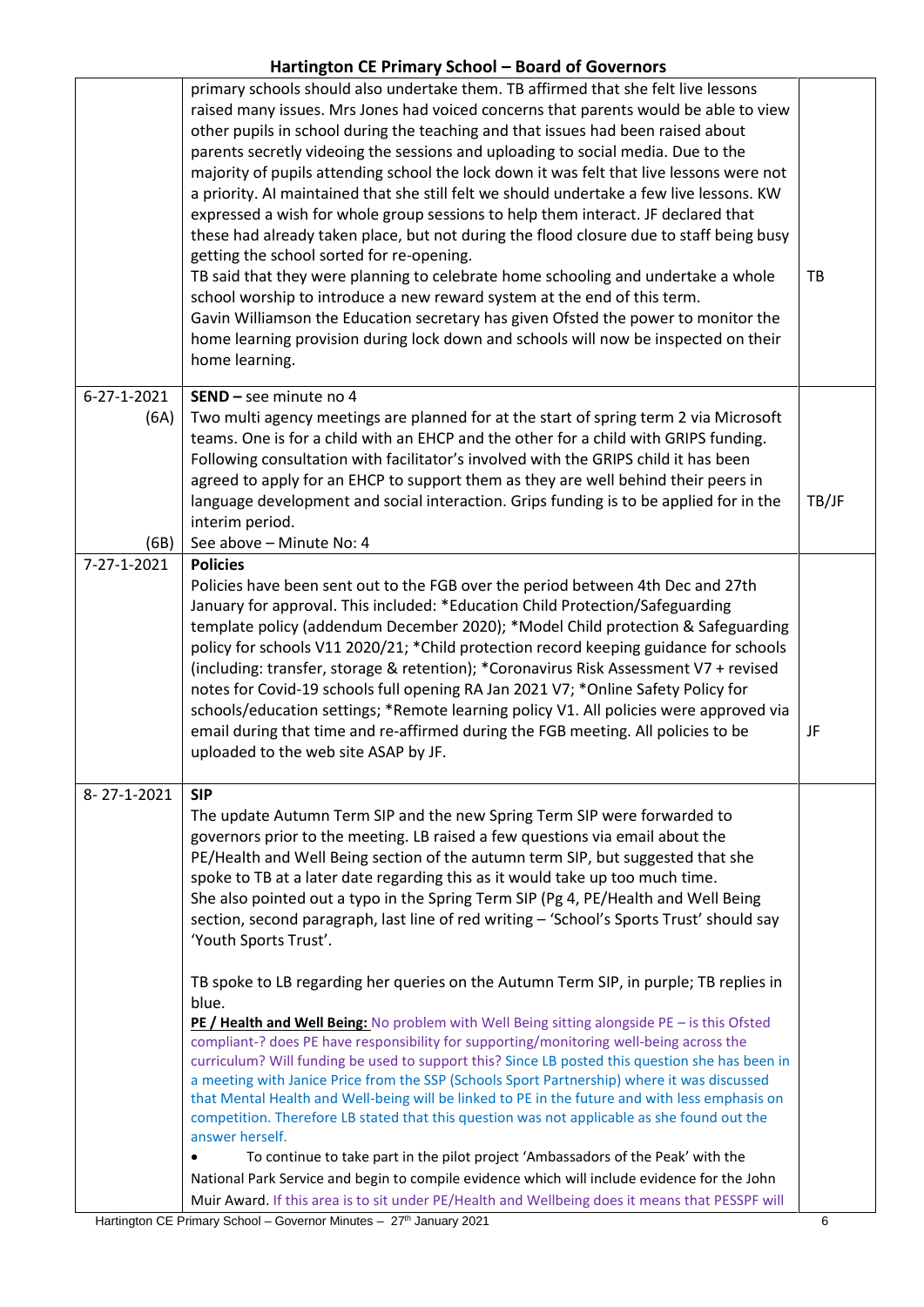|              | be used for this project? TB stated that a line needs to be drawn under this project as it has<br>been completed by the school in unison with the National Park Service and had only being<br>waiting for the presentation to take place which was postponed due to the Covid Pandemic in<br>March 2020. TB is to contact Sally Wheal to sign off on this project and request the certificates.                                                                                                                                                                                                                                                                                                                                                                                                                                                                                                                                                                                                                                                                                                                                                                                                                                                                                                                                                                                                                                                                                                                                                                                                                                                                                                                                                                                                                                                                                                |  |
|--------------|------------------------------------------------------------------------------------------------------------------------------------------------------------------------------------------------------------------------------------------------------------------------------------------------------------------------------------------------------------------------------------------------------------------------------------------------------------------------------------------------------------------------------------------------------------------------------------------------------------------------------------------------------------------------------------------------------------------------------------------------------------------------------------------------------------------------------------------------------------------------------------------------------------------------------------------------------------------------------------------------------------------------------------------------------------------------------------------------------------------------------------------------------------------------------------------------------------------------------------------------------------------------------------------------------------------------------------------------------------------------------------------------------------------------------------------------------------------------------------------------------------------------------------------------------------------------------------------------------------------------------------------------------------------------------------------------------------------------------------------------------------------------------------------------------------------------------------------------------------------------------------------------|--|
|              | A further date for willow weaving has been planned for Thursday 11 <sup>th</sup> June and possibly<br>Friday12th June. presume this was 2020? The 'Silver Sports' will also be invited to attend. TB<br>has emailed Rose Clark regarding the possibility of re-visiting the school's re-cycling and<br>composting in unison with the creation of the vegetable and flower bed. The school is also<br>compiling the paperwork for Rose to enable the presentation of the award. A date for the<br>presentation was identified as Tuesday 31 <sup>st</sup> March. This is to be re-scheduled but is dependent<br>on the current guidelines set by the government and LA regarding outside agencies entering<br>the school. This remains on-going but it is felt that too much time has now passed and children<br>who were originally involved in the project have left the school regarding the final presentation<br>for it to have relevance. TB is to contact Rose Clark regarding the receipt of the certificate for<br>the school and confirmed acknowledgement of the completion of the award. However work<br>which was scheduled to continue following the completion of the award will resume once<br>government guidelines permit, e.g. the continuation of the willow tree mural, re-development<br>of the composting and vegetable / wild flower areas etc. (Linked to the outside spiritual area).<br>This is not really PE and does not sit within the focus areas- need to do some work on<br>incorporating it. Due to the planned changes to PE incorporating mental health and well-being<br>this remains under the umbrella of PE. The wild flower project will still take place but now in<br>unison with the village community via the 'Hartington Community Group'. This is a proposed<br>development to create wild flower/wild life areas within Hartington during 2021. |  |
|              | application with links to the School's-Youth Sports Trust. Typo                                                                                                                                                                                                                                                                                                                                                                                                                                                                                                                                                                                                                                                                                                                                                                                                                                                                                                                                                                                                                                                                                                                                                                                                                                                                                                                                                                                                                                                                                                                                                                                                                                                                                                                                                                                                                                |  |
| 9-27-1-2021  | Correspondence<br>A list of all the correspondence since December 2020 was read out to the governors.<br>(All letters on file).<br>Thanks to JD we have received a donation of £200 from St Oswald's Lodge towards<br>the vegetable plot. A letter of thanks has been sent and is on file.<br>We have received a magnificent donation of £434 in memory of the late Eva Mannion<br>who sadly passed away early December. A letter of condolence and thanks were sent<br>to the family. We have also received a donation of £200 from David Chapman's 'Local<br>Project Fund' towards the reflection area and wind break that we applied for<br>permission to build from the council. LB kindly completed the grant application and<br>forwarded an email of thanks. We have also received information regarding<br>Methodism from JD's friend who has agreed to visit the school when the pandemic is<br>over. An email of thanks was forwarded to him.                                                                                                                                                                                                                                                                                                                                                                                                                                                                                                                                                                                                                                                                                                                                                                                                                                                                                                                                        |  |
| <b>Flood</b> | Following heavy rain the school experienced a flood in the early hours of 21-1-21. This<br>could have been much worse if it hadn't been for the swift actions of Anna Wardle<br>who lives next door with another neighbour. She contacted TB who came with her<br>husband and son at 1am to the school and organised sand bags from the council and<br>lifted many resources off the floor in class 1, the hall, office, entrance hall and corridor<br>leading to class 1. Following the flood the school was closed for five days, reopening<br>on 28th January to vulnerable and critical worker pupils. Class 1 will be out of action<br>for some time and the hall for about two weeks. At present we have 12 pupils in one<br>bubble working in class 2.<br>The following will provide you with details of the damage: Dehumidifiers are working<br>constantly in all areas of the school except class 2 and the office.<br>Entrance Hall - carpets removed and wooden flooring beneath needs time to dry and then<br>$\bullet$<br>will be reassessed to determine the next action to be taken.                                                                                                                                                                                                                                                                                                                                                                                                                                                                                                                                                                                                                                                                                                                                                                                           |  |
|              | Main Hall - Heaters removed to dry out. All cupboard kick boards have been removed for<br>$\bullet$                                                                                                                                                                                                                                                                                                                                                                                                                                                                                                                                                                                                                                                                                                                                                                                                                                                                                                                                                                                                                                                                                                                                                                                                                                                                                                                                                                                                                                                                                                                                                                                                                                                                                                                                                                                            |  |